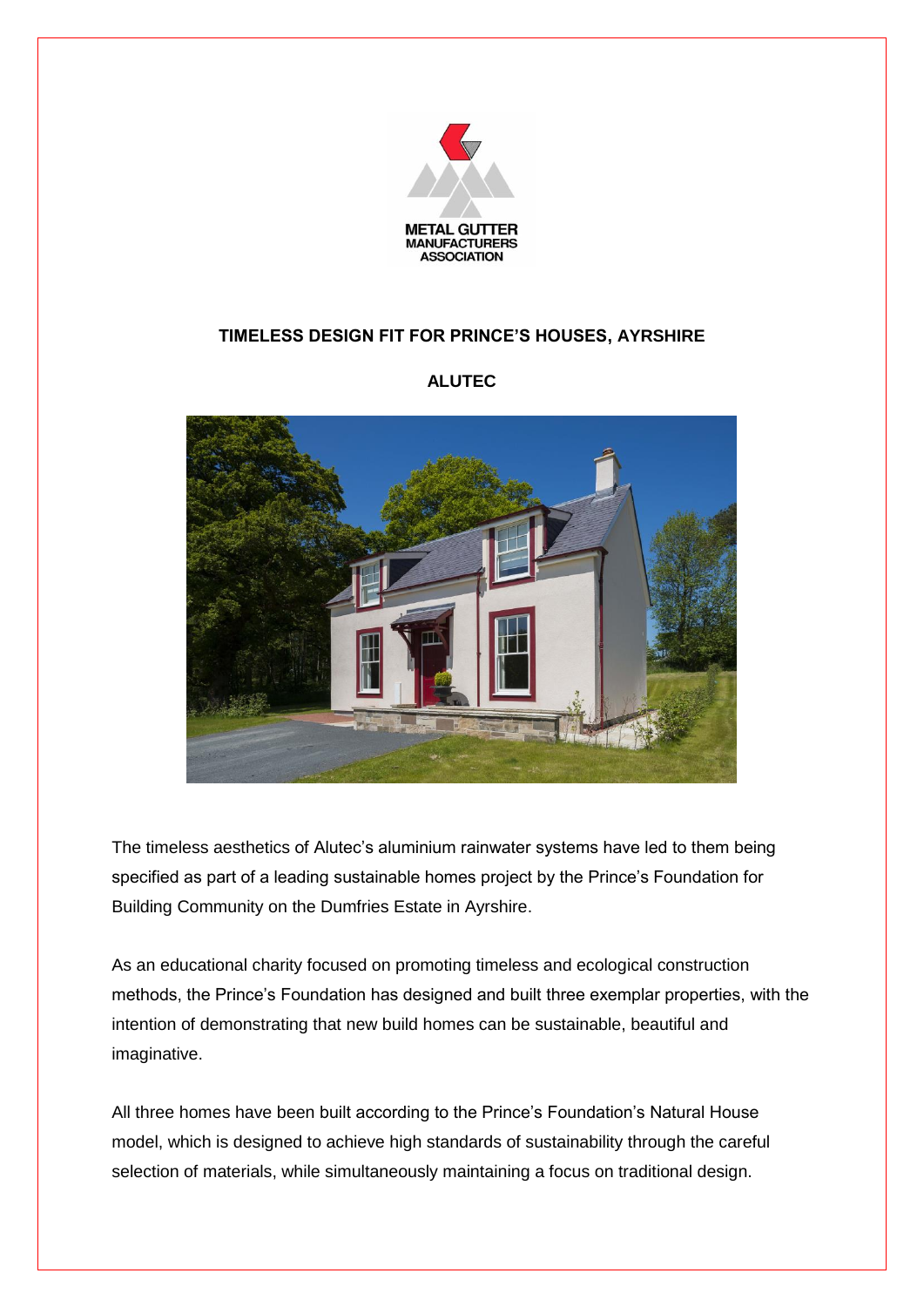Alutec's Traditional and Tudor ranges were specified for the properties, as they delivered the required combination of environmental performance and classic visual appeal.

The Prince's Foundation specified Alutec's Traditional Half Round 113mm gutter system and the Tudor 63mm downpipe. Alutec's Traditional and Tudor ranges offer the classic look of cast iron rainwater systems, but with the modern performance characteristics expected from 21st century homes. Critically, the Traditional and Tudor ranges deliver performance benefits that could never be achieved using cast iron, such as easy installation and minimum maintenance, as well as excellent longevity, durability and sustainability.



Made from marine grade aluminium, the Traditional and Tudor products are 65 per cent lighter than cast iron, making them easier to handle on site, and boasting excellent environmental credentials. Aluminium can be recycled again and again without loss of quality – in fact 75 per cent of all aluminium ever produced is still in use today. Coupled with the fact that the products will benefit from an extremely long, maintenance free lifespan of 50 years or more (in normal UK atmospheric conditions), this made Alutec's products a perfect fit for the Prince's Foundation properties.

The Prince's Foundation said: "The three Prince's Houses aim to showcase how modern eco-homes can still take inspiration from tradition whilst providing all the benefits and comforts of modern living.